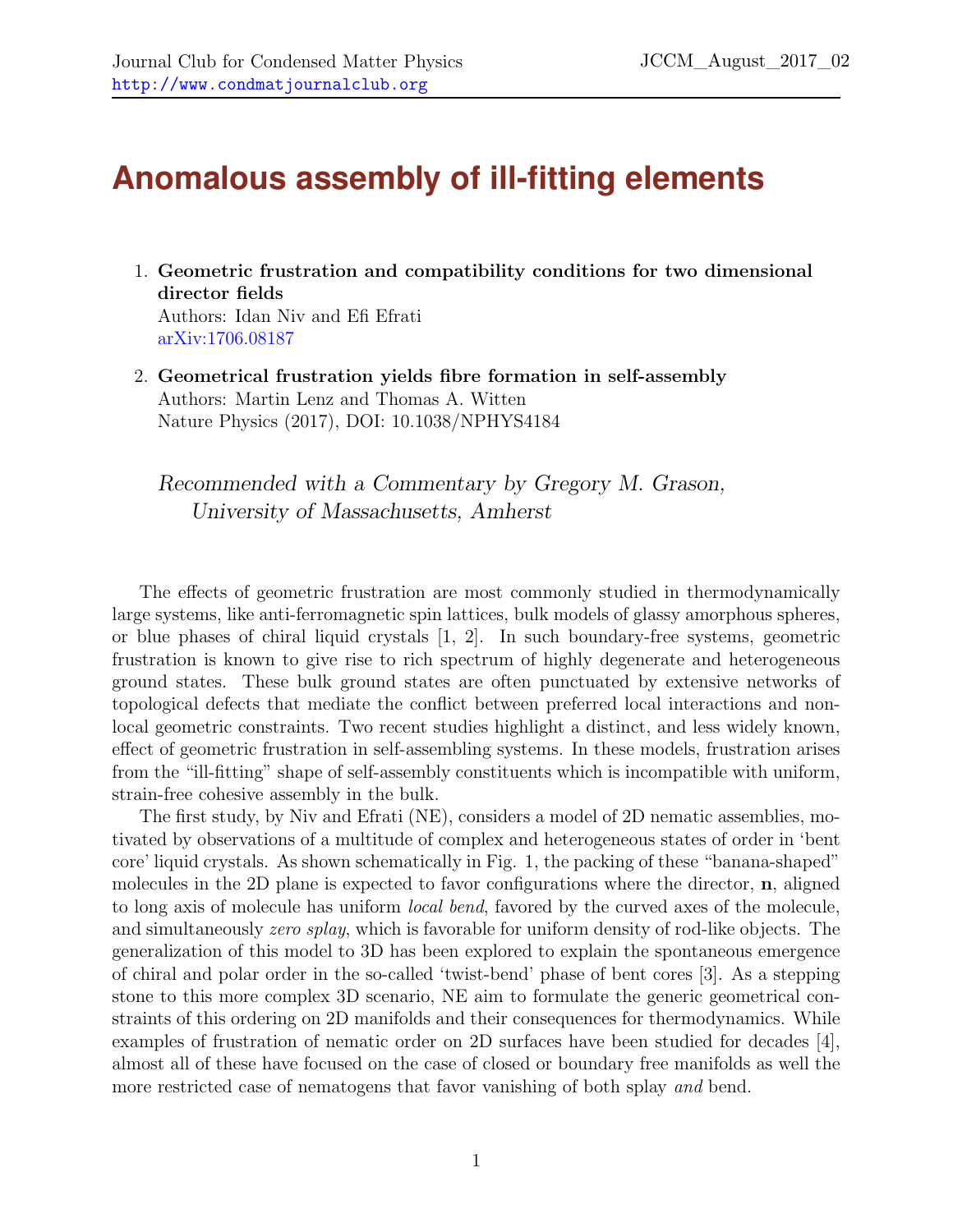

Figure 1: A schematic of frustration in planar bent core (i.e., "banana-shaped") liquid crystals (adapted from NE).

ues for s and b given a 2D manifold of some shape?

Based on the geometry of integral coordinates generated by **n** and  $n_{\perp}$ , the unit field perpendicular to n, NE derive what they call the 'pre-compatibility condition',

$$
K = -b^2 - s^2 - \mathbf{n} \cdot \nabla s + \mathbf{n}_{\perp} \cdot \nabla b,
$$

where  $K$  is the Gaussian curvature. This elegant expression unifies the geometric constraints for a diverse class of problems, some well known like the requirement for some combination of non-zero splay and bend texture for  $K \neq 0$ , and some less well known, such as the fact that uniform (strain free) combinations of splay and bend are only possible on constant *negative* curvature surfaces (i.e.  $b^2 + s^2 = -K$ ). Most significant, NE show how this formula leads to a natural definition of "geometric charge" associated with the incompatibility of a preferred local texture with splay and bend,  $s_0$  and  $b_0$ , respectively, and the curvature. When the quantity  $(s_0^2 + b_0^2 + K)$  is non-zero there must be gradients of either s or b away from their preferred values (along **n** or  $\mathbf{n}_{\perp}$ , respectively). NE demonstrate the effect of this geometric charge for a patch of planar  $(K = 0)$  2D nematic with a preferred bend,  $b_0 \neq 0$ , and unfavorable splay,  $s_0 = 0$ , and show the ground state always negotiates this frustration through gradients patterns of splay and bend, like the curvature focusing texture in Fig.1, bottom right. The deviation of splay and bend from their preferred values generically grows with domain size as  $\sim b_0 L$ , acquiring a free energy cost that grows as  $\sim b_0^2 L^4$ , that is, faster than the area. Hence, they demonstrate frustration, as quantified by the the geometric charge  $(s_0^2 + b_0^2 + K)$  in 2D nematics leads to a *super-extensive* cost of domain growth of the type has been argued to provide an equilibrium limitation to assembly, restraining the cohesive tendency towards infinite domain size [\[5\]](#page-3-4). This behavior is anomalous relative to canonical, or unfrustrated, assemblies in the sense that thermodynamics becomes sensitive to domain size, and under some conditions becomes self-limiting, at length scales that are arbitrarily much larger than that constituent molecules. That is, chemical potential to for adding another molecule "knows" the global size of the assembly at length scales far in excess of the interaction range.

The size-sensitivity of frustrated 2D nematics appears to be connected to the emergent size-selection in another class of geometrically frustrated assemblies, studied in a paper by

The scope of their study is twofold: First, to derive the generic geometric constraints arising from the incompatible surface geometry and preferred local director n; and second, to demonstrate the thermodynamic consequences of frustration between preferred local texture and manifold shape on the size-dependence of a finite domain of the 2D nematic. They formulate these constraints in terms of two scalar fields, splay,  $s = \nabla \cdot \mathbf{n}$ ; and bend,  $b = |(\mathbf{n} \cdot \nabla) \mathbf{n}|$ , and ask the question, what are allowed val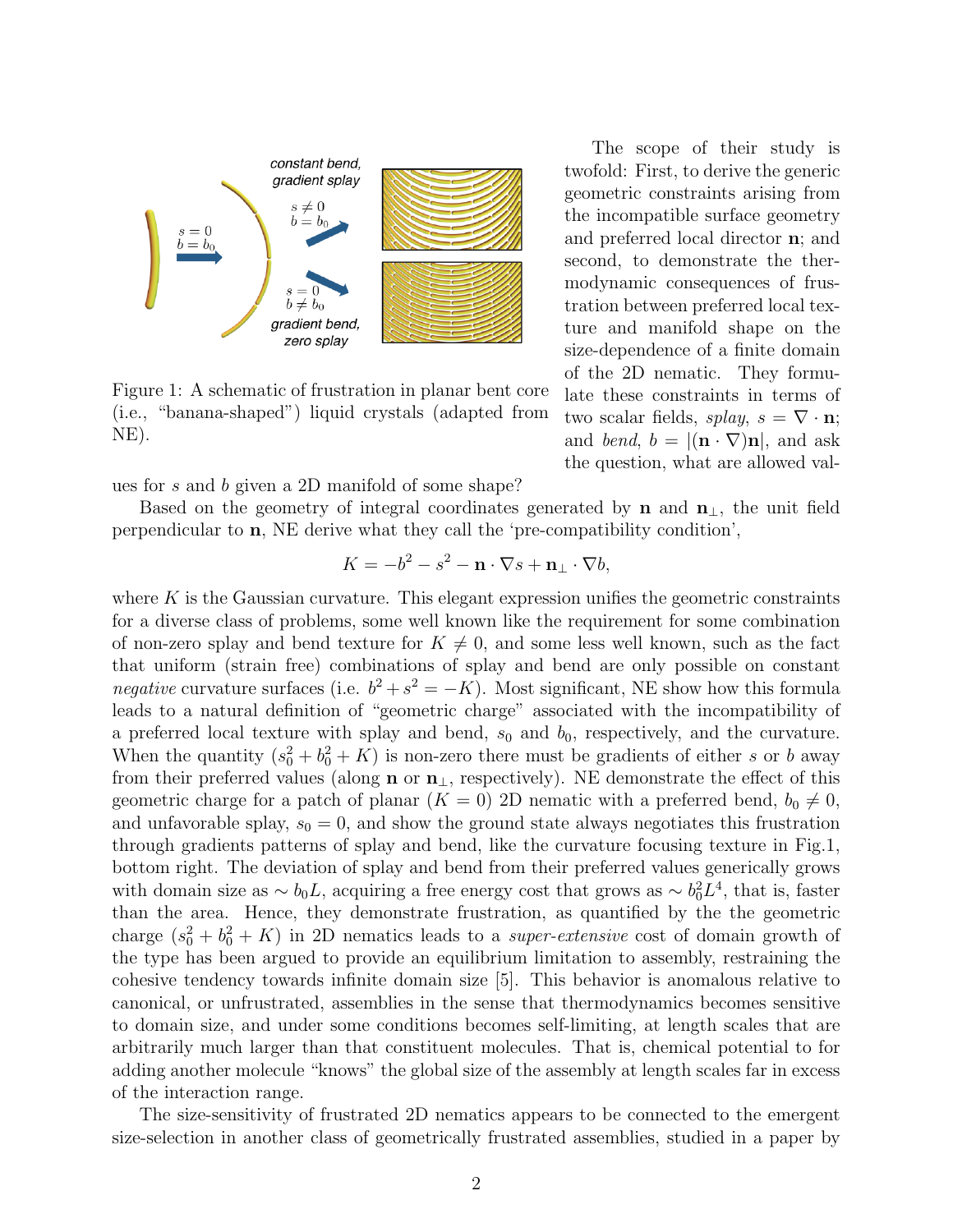Lenz and Witten (LW). Their model considers the cohesive assembly of soft 2D 'building blocks' with stress-free shapes that are incompatible with (gap-free) planar tiling: regular pentagons and octagons, as well as irregular hexagons (see Fig.2). They perform simulations where particle clusters form via sequential additional with subunits gaining a cohesive energy  $-\sigma$  when two edges are in perfect contact, while the change in length and orientation of block edges needed to maintain cohesive contact leads to an elastic energy cost of deformation proportional to elastic modulus,  $k$ . They argue that in the stiff-block limit of  $\sigma/k \to 0$  "tree-like" or fractal clusters are favorable, possessing an extensive number of unbonded edges, while in the opposite floppy-block limit of  $\sigma/k \to \infty$ , 2D "bulk" assemblies are stable as the assembly pays only a nominal elastic cost to deform blocks into a shape compatible with planar tiling. Beyond these intuitive limits, Lenz and Witten show also, via simulations of sequentially growing clusters, that at an intermediate range of  $\sigma/k$ , the frustrated soft particles form fibers, quasi-1D assemblies that take on a well-defined and finite widths that grow unlimited longitudinally. Surprisingly, this intermediate, self-limiting fiber regime seems to be generic for the range of incompatible particle shapes considered. Accounting for the differences in elastic strain needed to "compatibilize" blocks, the shift in the range of  $\sigma/k$  where fibers occur can be rationalized.

On the face of it, the size-selectivity in these two distinct models would appear to result from the identical mechanism, i.e. the scale dependence of elastic costs of frustrated assemblies. However, there are some key differences that highlight current gaps in the still primitive understanding of the emergent behavior of geometrically frustrated assemblies. First, in the nematic model of NE, as well as in almost all other known models of geometrically frustrated assembly, one can identify something that plays the role of geometric charge that acts as a source for stress generation and which can often be interpreted as a mismatch between the ideal Riemannian curvature of the particle packing and that of their embedding space. While in the discrete ill-fitting particle



Figure 2: Periodic repeated of finite width fibers formed in simulations of flexible, and incompatible 2D particles (adapted from LW), with topological defects (4-coordinated vertices).

model of LW, it is possible to associate an ideal Gaussian curvature for the 2D tiling of pentagonal or octagonal particles (uniformly positive or negative, respectively), the irregular hexagons, which also form the same self-limiting fibers, cannot be so obviously be mapped onto an compatible tiling on a non-Euclidean surface, or at least, not one that provides a useful notion of "geometric charge" associated with elastic deformations in their planar assembly.

This apparent absence of "geometric charge" from at least some of the block shapes studied by LW highlights a further distinction. In the model of NE, the elastic cost of shape